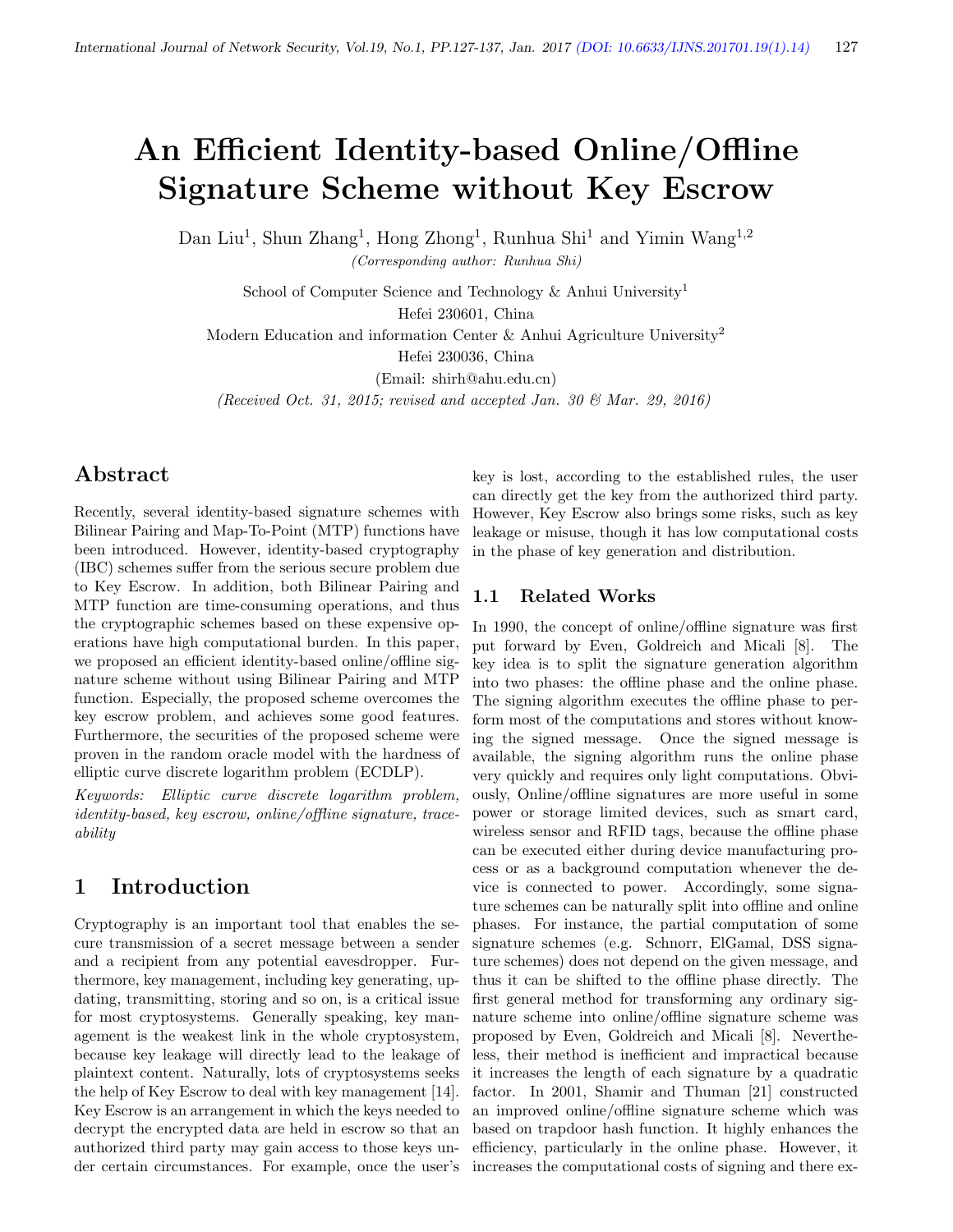ist trapdoor leak problems. In 2007, to overcome trapdoor leak problems, Chen [6] designed an online/offline signature scheme by utilizing the double trapdoor hash function. But, both schemes are not actually efficient or practical to be used, in generic settings.

In traditional public key cryptosystem (PKC), a random public key of one user is associated with the user by a certificate. And PKC is based on public key infrastructure (PKI), which incurs additional cost for setting up the infrastructure, and requires the public key certificate management and distribution. In addition, the generation, delivery, management, and revocation of the public key certificate need to consume huge storage space and high computational costs. To solve these problems of PKC, Shamir [20] introduced the notion of identity-based cryptography (IBC) where the public key of each user can be gained from some public information (e.g., ID number, IP address and user's name) that exclusively identifies the user and also is known to others users. In IBC, there is a trusted third party (TTP), called Private Key Generator (PKG), who computes the private key from the master secret for the users. The PKG first publishes a master public key, and retains the corresponding master private key in secret. IBC simplifies key agreement procedures of certificate-based PKI. Thenceforward, several identitybased signature schemes [7, 16, 22, 23] have been proposed, which are based on the difficulty assumption that the integer factorization problem (IFP) is hard.

The first identity-based online/offline signature scheme was introduced by Xu, Mu and Susilo [27], which combines the advantages of IBC and online/offline signature. The key certificates are eliminated, and most computations needed for the signature generation are computed before the messages are given, so that the online phase generates the signature efficiently after the messages are available. In 2006, the same authors [26] designed another efficient identity-based online/offline signature scheme for authentication in AODV routing protocol. Nevertheless, Ming et al. [28] showed that the scheme in [27] is universally forgeable. And Li et al. [15] proved that the scheme in [26] does not achieve the security. To overcome the drawback, various improved schemes have been proposed. For instance, in 2014, Kar [13] introduced a new identitybased online/offline signature scheme. Unfortunately, the scheme of Kar has high computational costs because of bilinear pairing and map-to-point (MTP) function.

#### 1.2 Motivations and Contributions

In the identity-based signature schemes based on traditional PKI, there is a TTP, called PKG, who computes the private key from the master secret for the users. As the PKG generates and holds all secret keys for all users, a complete trust must be placed on the PKG. However, it is difficult to ensure complete trust in the real world scenario. For example, a malicious PKG can sell users' keys to get profit or even simulate any user to sign messages. This is known as the key escrow problem and it seems

to be inherent in IBC. Thus, Boneh and Frankhn [5] utilized secret sharing scheme with multiple PKGs to resolve the key escrow problem, in which the master secret key is jointly computed by multiple PKGs, such that no single PKG has the knowledge of it. But this method needs an extra computation and communication overhead between multiple PKGs and the users.

In order to provide a solution, Al-Riyami and Paterson [3] introduced the notion of Certificateless Cryptography (CLC) which eliminates the use of certificates in PKC and solve the key escrow problem in IBC. The first component is chosen by the user as his/her secret value, and it is not known to PKG. On the other hand, the second component is the partial private key, which is generated by PKG. So the full private key of each user is composed with two components. In addition, CLC is not identity-based because the user has an additional random public key. Even now, some existing certificateless schemes [10, 15, 29] are showed to be insecure, while others secure schemes [9, 30] and [18, 19] have low efficiencies. Therefore it is not easy to construct a secure and efficient certificateless scheme.

Obviously, the identity-based signature scheme without key escrow can avoid some security risks. For example, it can avoid malicious PKG or adversary by obtaining user's private key to do some illegal actions. In addition, if PKG forges the secret value of a user, and binds his/her ID by more than two private keys to one adversary. That also brings security risks to the scheme.

Because of its importance and wide applicability, efficient and provably secure identity-based online/offline signature scheme is becoming the research focus. However, the most existing identity-based online/offline signature schemes use bilinear pairing and a probabilistic MTP function [13, 25, 26, 27, 28]. The relative computational cost of bilinear pairing is approximately two to three times more than the elliptic curve point multiplication. The MTP function also needs more execution time than an elliptic curve point multiplication [11, 12]. Therefore, how to design an efficient and secure identitybased online/offline signature scheme without using bilinear pairing and MTP function is still an important and practical issue.

Motivated by these concerns, in this paper, we construct an efficient identity-based online/offline signature scheme without using bilinear pairing and MTP function, which avoids the key escrow problem by adopting the idea of CLC. PKG only produces a partial private key while the user generates the other partial private key, which both them are the full private key. So the PKG does not have full knowledge of the user's private key. Further, user's public key can be directly related with his/her ID in our scheme, which is different from those schemes of CLC. It shows clearly that our scheme is more secure and efficient than some certificateless schemes [9, 18, 19]. In our scheme, even if PKG forges the signature for the user, the user can generate evidence and submit to the intercessor trusted authority (TA). According to the evidence, TA can check whether the PKG is honest. The proposed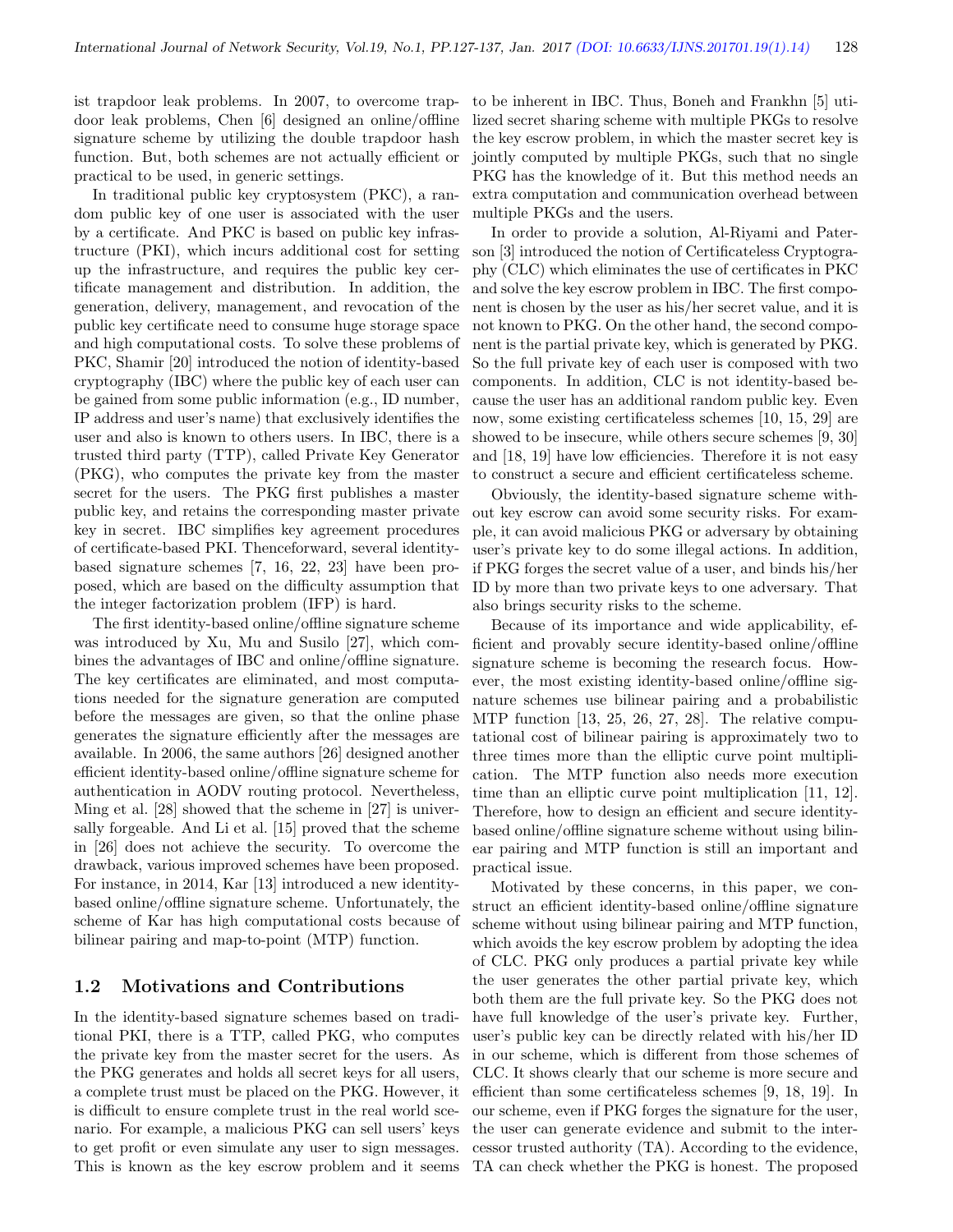scheme is provably secure and computationally more efficient than existing schemes. Our scheme also provides security proof under random oracle model with the difficulties of ECDLP and against adaptive chosen ID and message attacks.

The rest of this paper is organized as follows. We review some preliminary works in Section 2, and Section 3 describes the syntax of ID-based online/offline signature. In Section 4, we construct an identity-based online/offline signature scheme without key escrow problem. The security of our scheme is given in Section 5. We then give performance evaluation in Section 6. Finally, concluding remarks are given in Section 7.

### 2 Preliminary Works

In this section, we review certain related definitions and mathematical problem, which will be introduced in our proposed scheme.

Definition 1 (Elliptic Curve Over  $Z_p$ ). Let  $p > 3$  be an odd prime. An elliptic curve E over  $Z_p$  is defined by an equation of the from  $y^2 = x^3 + ax + b$ , where  $x, y, a, b \in$  $Z_p$  and  $(4a^3 + 27b^2) \text{ mod } p \neq 0$ . Then we define  $G_p =$  $\{(x, y) : x, y \in Z_p and (x, y) \in E(Z_p)\} \cup \{O\}$  as the additive elliptic curve group, and the point O is known as point at infinity or zero point.

Definition 2 (Elliptic Curve Discrete Logarithm **Problem (ECDLP)).** Given two group elements  $P \in$  $G_1$  and  $Q \in G_1$ , to find an integer  $a \in Z_q^*$ , such that  $Q = aP$  whenever such an integer exists.

Lemma 1 (Forking Lemma [17]). We assume that A be a attacker within a time bound  $t_1$ , A produces a valid signature  $(m, \sigma_1, h, \sigma_2)$  with probability  $\varepsilon \geq 10(S+1)(S+$  $H)/2^k$ . If the triples  $(\sigma_1, h, \sigma_2)$  can be simulated without knowing the secret key, with an indistinguishable distribution probability, then there is another machine which has control over the machine obtained from A replacing interaction with the signer by simulation and produces two valid signatures  $(m, \sigma_1, h, \sigma_2)$  and  $(m, \sigma_1, h', \sigma_2)$  such that  $h \neq h'$ . We denote respectively by S and H the number of queries that A can ask to the signer and the number of queries that A can ask to the random oracle.

# 3 The Syntax of ID-based Online/Offline Signature

In the section, we briefly describe the syntax of ID-based online/offline signature.

An ID-based online/offline signature scheme is composed mainly of the following five polynomial algorithms.

1) IO Setup: The parameter generation is a probability algorithm running by PKG, in which it inputs a security parameter  $1^k$ , and then outputs system parameters params and a master key IO\_Msk.

- 2) IO Etract: The extract algorithm is a key generation algorithm, in which it inputs the system parameters params, an identity ID, and a master key  $IO$ <sub>*Msk*, and accordingly returns the private key</sub>  $IO\_sk_{ID}$  the user.
- 3) IO OffSign: The online signing algorithm is a probability algorithm that by inputting the system parameters params, and user's private key  $IO\_sk_{ID}$ , the user calculates the offline signature S and stores it.
- 4) **IO\_OnSign:** The offline signing algorithm is a probability algorithm that after inputting a message  $m$ and offline signature  $S$ , it outputs an online signature  $\sigma$ .
- 5) IO Verify: The verification algorithm is a deterministic algorithm that by inputting the message  $m$ , identity  $ID$ , offline signature  $S$ , and online signature  $\sigma$ , finally it outputs either accept or reject.

### 4 The Proposed Scheme

In this section, we proposed an identity-based online/offline signature scheme without Key Escrow. Similarly, our scheme is also comprised of five polynomial time algorithms: IO Setup, IO Extract, IO OffSign, IO OnSign and IO Verify. In addition, the related details of our scheme are shown in Figure 1 and Figure 2.

#### 1) IO Setup:

Let  $p > 3$  be an odd prime. An elliptic curve E over  $Z_p$  is defined by an equation of the from  $y^2 =$  $x^3 + ax + b$ , where  $x, y, a, b \in Z_p$  and  $(4a^3 + 27b^2)$  mod  $p \neq 0$ . Then it runs the parameter generator by inputting a security parameter  $\lambda \in \mathbb{Z}^+$  to generate a prime  $q > 2^{\lambda}$ , and choose a group G of prime order q. Suppose that  $P$  be the basic point of  $E$ , where the prime order of P is q. The group  $G = \langle P \rangle$  is based on the Discrete Logarithm problem. Then PKG picks a master key  $s \in_R Z_q^*$  randomly and computes

$$
P_{Pub} = sP.
$$
 (1)

Furthermore, PKG chooses two cryptographic hash functions  $H_0: \{0,1\}^* \to Z_q^*$  and  $H_1: \{0,1\}^* \to$  $Z_q^*$ . Finally, PKG publishes the system parameter  $params = \{\lambda, q, P, G, P_{Pub}, H_0, H_1\}$  and keeps the master key s in secret.

#### 2) IO Etract:

We split this extract process into two phases: the one is to generate the partial private key; the other is to generate the secret value. Given an identity ID, PKG chooses  $k \in_R Z_q^*$  randomly and computes

$$
Y = kP,
$$
  
\n
$$
S_{ID} = k + sQ_{ID}(\text{mod}q).
$$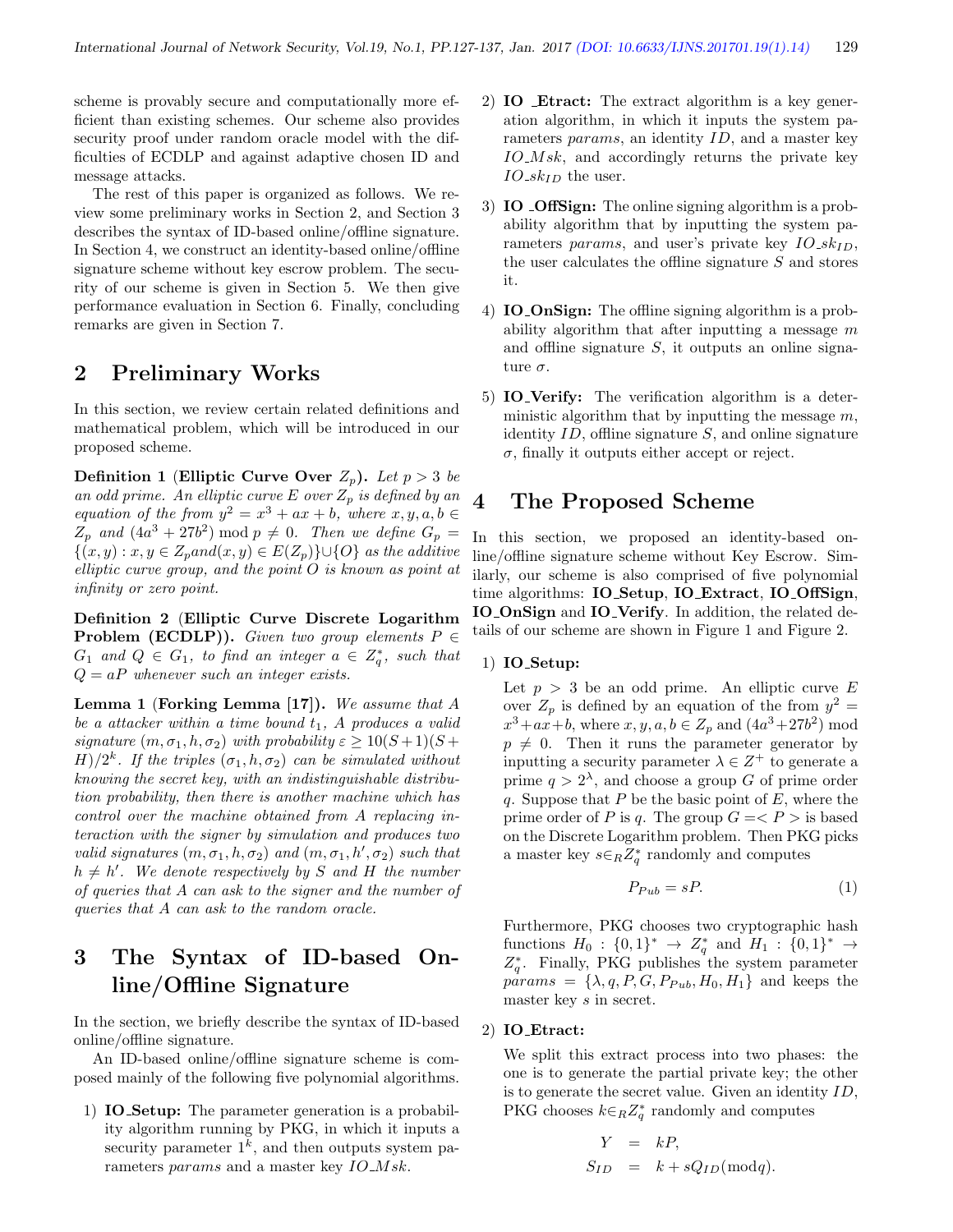| <b>PKG</b>                                                                         |                    | <b>User</b>                         |
|------------------------------------------------------------------------------------|--------------------|-------------------------------------|
| <b>IO</b> Setup                                                                    |                    |                                     |
| • Choose master key (keep secret)                                                  |                    |                                     |
| $s \in Z_a^*$ $P_{p_{uh}} = sP$                                                    |                    |                                     |
| • Choose cryptographic hash functions                                              |                    |                                     |
| $H_0: \{0,1\}^* \to Z_a^*$ $H_1: \{0,1\}^* \to Z_a^*$                              |                    |                                     |
| • Publish the system parameters                                                    |                    |                                     |
| params = { $\lambda$ , q, P, G, $P_{\nu_{ab}}$ , H <sub>0</sub> , H <sub>1</sub> } |                    |                                     |
| <b>IO</b> Extract<br>$\bullet$ Generate the public key                             | $ID \in \{0,1\}^*$ |                                     |
| $k \in R^Z$ $Y = kP$                                                               |                    |                                     |
| $\bullet$ Generate the partial private key                                         |                    |                                     |
| $S_m = k + sQ_m \pmod{q}$                                                          | $Y, S_{ID}$        |                                     |
| $Q_m = H_0(ID, Y)$                                                                 |                    | $\bullet$ Check the equation        |
|                                                                                    |                    | $S_{m}P = Y + P_{p_{ub}}Q_{m}$ ?    |
|                                                                                    |                    | $\bullet$ Generate the secret value |
|                                                                                    |                    | $x_{ID} \in_R Z_a^*$                |
|                                                                                    |                    | $\bullet$ Gain the full private key |
|                                                                                    |                    | $(x_m, S_m)$                        |

Figure 1:  $IO\_Setup$  and  $IO\_Extract$  phases of the proposed scheme

| <b>Signer</b>                                   | <b>Verifier</b>                                                           |
|-------------------------------------------------|---------------------------------------------------------------------------|
| <b>IO_OffSign</b>                               |                                                                           |
| • Given the private key and public parameters   |                                                                           |
| • Compute the offline signature $(R, V, K)$     |                                                                           |
| $r \in_R Z_a^*$ $R = rP$                        |                                                                           |
| $V = S_{1D} + x_{1D}$                           |                                                                           |
| $K = x_m P + Y$                                 |                                                                           |
| • Store the offline signature                   |                                                                           |
| <b>IO_OnSign</b>                                |                                                                           |
| • Given a message m and the offline signature   |                                                                           |
| • Compute the online signature $(K, h, \sigma)$ |                                                                           |
| $h = H_1(m, ID, K, R)$                          |                                                                           |
| $\sigma = r + hV \pmod{q}$                      |                                                                           |
| $(K,h,\sigma)$                                  | <b>IO_Verify</b>                                                          |
|                                                 | $\bullet$ Given an online/offline signature                               |
|                                                 | $Q_m = H_0(ID, Y)$                                                        |
|                                                 | $R^{\prime} = \sigma P - h(K + Q_{ID}P_{Pub})$<br>$h' = H_1(m, ID, K, R)$ |
|                                                 | $\bullet$ Verify the equation                                             |
|                                                 | $h' = h$ ?                                                                |

Figure 2:  $IO\_OffSign$ ,  $IO\_OnSign$  and  $IO\_Verify$  phases of the proposed scheme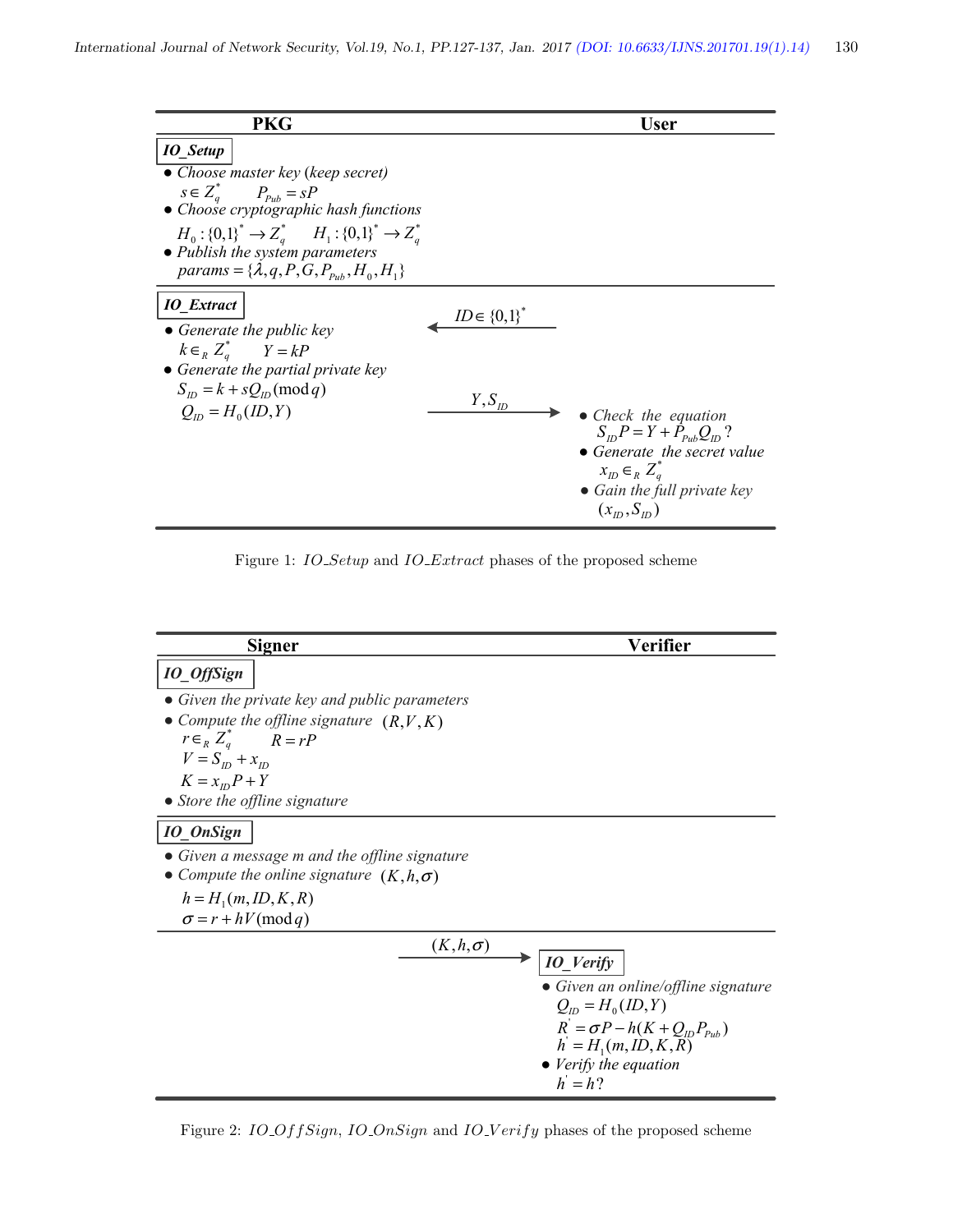$S_{ID}$  and Y to the user, where  $Q_{ID} = H_0(ID, Y)$ . rect as follows: The user may check whether the following equation holds or not

$$
S_{ID}P = Y + P_{Pub}Q_{ID}.
$$
 (2)

If the equation holds, the user confirms that his partial private key is valid.

Then the user picks  $x_{ID} \in R Z_q^*$  randomly and sets  $x_{ID}$ as the secret value.

Finally the full private key of the user is  $(x_{ID}, S_{ID})$ .

#### 3) IO OffSign:

Given the private key  $(x_{ID}, S_{ID})$ , the signer picks  $r \in_R Z_q^*$  randomly and computes the offline signature triple  $(R, V, K)$ .

$$
R = rP,
$$
  
\n
$$
V = S_{ID} + x_{ID},
$$
  
\n
$$
K = x_{ID}P + Y.
$$

Please note that these offline components may be computed when the device is idle, because these components are independent of the messages.

#### 4) IO OnSign:

Given a message  $m$  and the offline signature triple  $(R, V, K)$ , the signer computes the online signature

$$
h = H_1(m, ID, K, R),
$$
  

$$
\sigma = r + hV(\text{mod}q).
$$

Finally, the full signature is the triple  $(K, h, \sigma)$ .

#### 5) IO Verify:

Given an online/offline signature triple  $(K, h, \sigma)$  on the message  $m$  for an identity  $ID$ , the verifier computes

$$
Q_{ID} = H_0(ID, Y),
$$
  
\n
$$
R' = \sigma P - h(K + Q_{ID} P_{Pub}),
$$
\n(3)

$$
h' = H_1(m, ID, K, R). \tag{4}
$$

Then he checks whether the following equation holds or not,

$$
h'=h.\tag{5}
$$

If the equation holds, the signature is valid; otherwise it is invalid.

PKG takes  $S_{ID}$  as the partial private key, and sends **Correction:** We prove that the proposed scheme is cor-

$$
R' = \sigma P - h(K + Q_{ID}P_{Pub})
$$
  
\n
$$
= (r + hV)P - h(K + Q_{ID}P_{Pub})
$$
  
\n
$$
= (r + h(S_{ID} + x_{ID}))P - h(K + Q_{ID}P_{Pub})
$$
  
\n
$$
= (r + h(S_{ID} + x_{ID}))P - h(x_{ID}P + Y + Q_{ID}P_{Pub})
$$
  
\n
$$
= (r + h(k + sQ_{ID} + x_{ID}))P - h(x_{ID}P + kP + Q_{ID}P_{Pub})
$$
  
\n
$$
= (r + h(k + sQ_{ID} + x_{ID}))P - h(x_{ID}P + kP + sQ_{ID}P)
$$
  
\n
$$
= (r + h(k + sQ_{ID} + x_{ID}))P - h(x_{ID} + k + sQ_{ID})P
$$
  
\n
$$
= rP
$$
  
\n
$$
= R.
$$

By  $R' = R$ , and Equation (4), we can easily get the verification equation (i.e. Equation (5)) is correct.

# 5 Security Proof

In this section, we show that our proposed scheme is secure.

The security proof of our scheme satisfies existentially unforgeable under adaptive chosen message attacks and ID attacks.

If PKG wants to simulate a user to sign a message, then the types of his behaviors may be as follows:

- 1) The PKG can forge user's signature without knowing the secret value and the partial private key of the target user.
- 2) The PKG can forge user's signature that has the knowledge of the master key or the partial private key, but does not have the secret value of the target user.
- 3) The PKG can forge user's signature that has the knowledge of the secret value and the partial private key of the target user. (But here, the secret value is replaced by PKG, rather than the truly secret value.)

According to the behaviors that describe above, we define the corresponding adversary into three classes. And then shows the following proofs that our scheme is secure.

**Theorem 1.** There exists a adversary  $A_1$  who can satisfies existential unforgeability against adaptive chosen ID and message attacks without knowing the user's secret value and the partial private key in random oracle model under the ECDLP assumption.

*Proof.* Let  $A_1$  be an adversary who can break our improved scheme. We show how  $A_1$  can be used by a Probabilistic Polynomial Time (PPT) algorithm C to solve the ECDLP.  $\Box$ 

Suppose that  $(P, aP)$  as a random ECDLP stance of a group  $G$  and outputs  $a$ . Algorithm  $C$  will do the following simulations by interacting with  $A_1$ .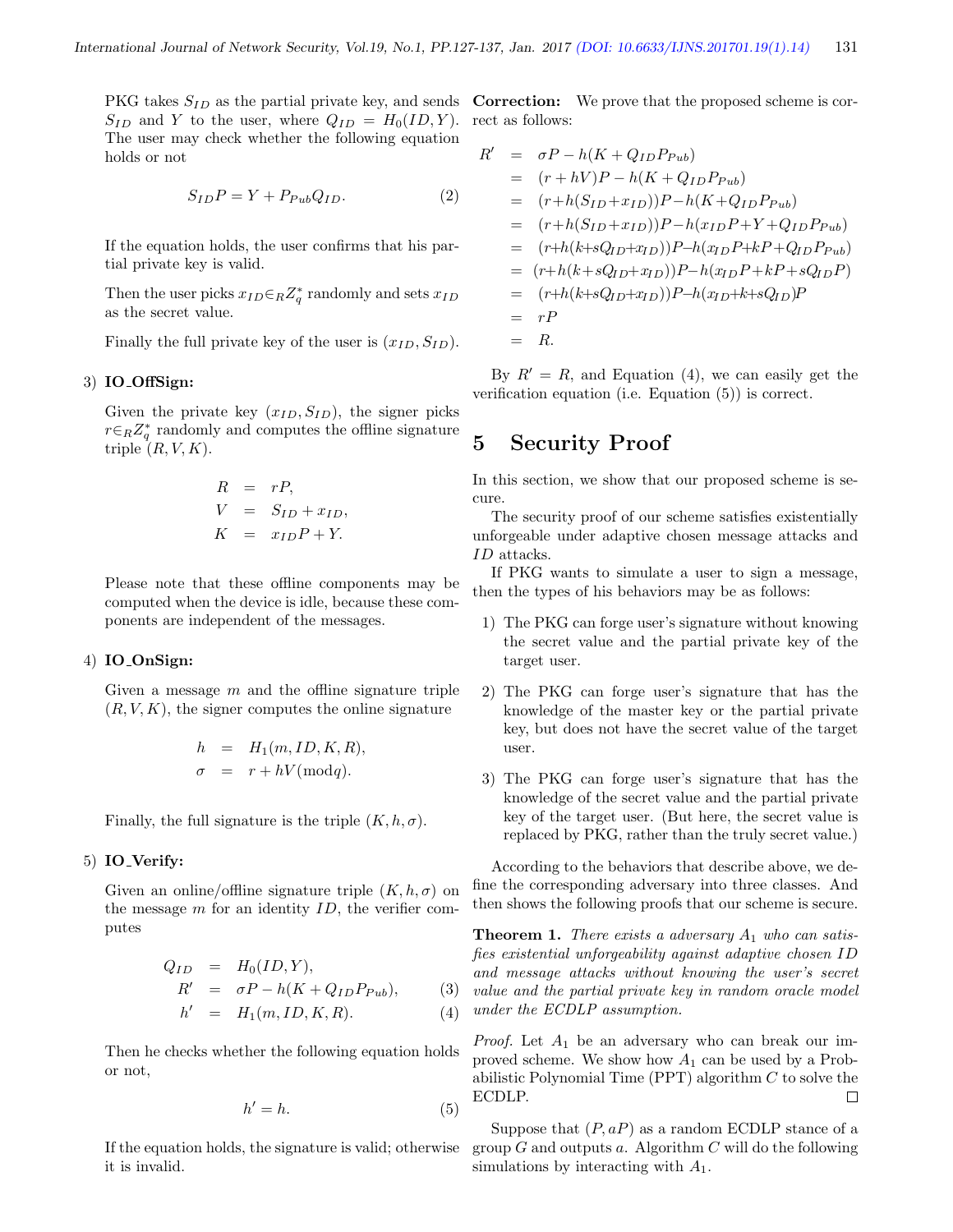Setup: In this stage, Algorithm C performs as follows.

- 1) Algorithm C sets the public key  $P_{Pub} = aP$ and publishes the system parameters  $params =$  $\{\lambda, q, P, G, P_{Pub}, H_0, H_1\}.$
- 2) For  $1 \le u \le q_{H_0}$ , Algorithm C chooses  $ID_u$  randomly as the challenge identity for this game, where  $q_{H_0}$  denotes the maximum number of querying  $H_0$  oracle.
- 3) Algorithm C chooses  $Q_u \in_R Z_q^*$  randomly, sets  $Y_u = -Q_u(aP)$ , defines  $H_0(ID_u, Y_u) = Q_u$ , and then adds  $(ID_u, Y_u, Q_u)$  on the  $H_0^{list}$ .
- 4) Algorithm  $C$  gives  $A_1$  system parameters  $params = \{\lambda, q, P, G, P_{Pub}, H_0, H_1\}.$

Then C starts by answering queries from  $A_1$  as follows.

- $H_0$  Queries:  $A_1$  inputs  $(ID_i, Y_i)$ , and Algorithm C calls the  $H_0^{list}$  list. If the list  $H_0^{list}$  contains  $(ID_i, Y_i, Q_i), C$  returns to A. Otherwise, C chooses  $Q_i \in_R Z_q^*$  randomly, adds  $(ID_i, Y_i, Q_i)$ to the list  $H_0^{list}$ , and returns  $Q_i$  to A.
- $H_1$  Queries:  $A_1$  inputs  $(m_i, ID_i, K_i, R_i)$ , and Algorithm C calls the  $H_1^{list}$  list. C scans the list  $H_1^{list}$  to check whether has already been defined. Otherwise, C picks  $h_i \in_R Z_q^*$  randomly, adds  $(m_i, ID_i, K_i, R_i, h_i)$  to the list, and returns  $h_i$  to  $A_1$ .
- Key Extract Queries: We split this query into two phases: the secret extract value and the partial private key extract queries.

Partial private key extract queries: when  $A_1$  requests the private key associated with the identity  $ID_i$ ,  $C$ checks whether the equation of  $ID_i = ID_u$  holds or not and maintains the  $E^{list}$  list.

- 1) If  $ID_i = ID_u$ , then C halts and outputs "failure".
- 2) If  $ID_i \neq ID_u$ , C picks  $x_{ID_i} \in_R Z_q^*$  randomly as the secret value associated with the identity *ID*<sub>*i*</sub>. Then *C* chooses  $S_{ID_i} \in_R Z_q^*$  and computes  $K_i = S_{ID_i}P + x_{ID_i}P - Q_i aP$ , where  $Q_i =$  $H_0(ID_i, Y_i)$ . If  $H_0(ID_i, Y_i, Q_i)$  has already been defined, then C halts and outputs "failure" (denote the event by  $E_1$  ). C adds  $(ID_i, Y_i, Q_i)$  and  $(ID_i, x_{ID_i}, S_{ID_i})$  to the list.. and  $E^{list}$ , respectively. Finally, C returns  $K_i$ ,  $S_{ID_i}$ . The probability of the event  $E_1$  is at most  $(q_{H_0}+q_E)/2^{\lambda+1}$ , where  $q_E$  denotes the number of querying key extraction oracle.

Secret value extract queries: If  $ID_i = ID_u$ , then  $C$  halts and outputs "failure"; otherwise finds  $(ID_i, x_{ID_i}, S_{ID_i})$  from the list  $E^{list}$  and returns associated secret value  $x_{ID}$ .

- Signing Queries: Assume queries a signature for an identity  $ID$  and a message  $m$ .
	- 1) If  $ID_i = ID_u$ , then C chooses  $\sigma_u, h_u \in_R Z_q^*$  randomly, sets  $K_u = aP - Q_u(aP)$  and computes  $R_u = \sigma_u P - h_u (K_u + Q_u P_{Pub})$ , where  $h_u =$  $H_1(m_i, ID_u, K_u, R_u)$ . If  $H_1(m_i, ID_u, K_u, R_u)$ has already been defined, then C halts and outputs "failure" (denote the event by  $E_2$ ). Finally, C returns  $(K_u, h_u, \sigma_u)$  as a signature. The probability of the event  $E_2$  is at most  $(q_{H_1} + q_S)/2^{\lambda}$ , where  $q_s$  denotes the maximum number of querying signing oracle.
	- 2) If  $ID_i \neq ID_u$ , the signature is ordinary, because of C has the secret value and the partial private key. That is, to say  $C$  can perform online signing algorithm normally and generate online signature accordingly.
- **Forgery:** Suppose that  $A_1$  outputs a forgeable signature  $(K^*, h^*, \sigma^*)$  on a message  $m^*$  for an identity  $ID^*$ . Here,  $ID^*$  is not submitted to partial private key extract oracle and secret value extract oracle, and  $(m^*, ID^*)$  is not query to signing oracle.
	- 1) If  $ID^* \neq ID_u^*$  and  $K^* \neq K_u^*$ , then C halts and outputs "failure" (denote the event by  $E_3$ ) ). The probability of the event  $E_3$  is not less than  $1/q_{H_0}$ .
	- 2) Otherwise, according to forking lemma, there exists an algorithm B which generates two valid signatures  $(m^*, ID_u, K_u, R, h_1, \sigma_1)$  and  $(m^*, ID_u, K_u, R, h_2, \sigma_2)$  in PPT, where  $h_1 \neq h_2$ and  $Q_u$  is steadiness due to  $H_0(ID_u, Y_u) = Q_u$ . So the equations hold as follows:

$$
R = \sigma_1 P - h_1(K_u + Q_u P_{Pub}) \text{ by Equation (3)}
$$

$$
R = \sigma_2 P - h_2(K_u + Q_u P_{Pub}) \text{ by Equation (3)}.
$$

After the division, we get  $(\sigma_1 - \sigma_2)P = (h_1 - h_2)aP$ , then obtain  $a = (\sigma_1 - \sigma_2)/(h_1 - h_2)$ , and return a as the solution to the ECDLP instance.

Theorem 2. There exists an adversary who can satisfy existential unforgeability on adaptively chosen ID and message attacks. And has the knowledge of the master key or partial private key, but does not have the user's secret value in random oracle model under the ECDLP assumption.

*Proof.* Let  $A_2$  be an adversary who can break our improved scheme. We show how  $A_2$  can be used by a PPT algorithm C to solve the ECDLP.  $\Box$ 

Suppose that  $(P, aP)$  as a random ECDLP stance of a group G and outputs a. Algorithm C will do the following simulations by interacting with  $A_2$ .

Setup: In this stage, Algorithm C performs as follows.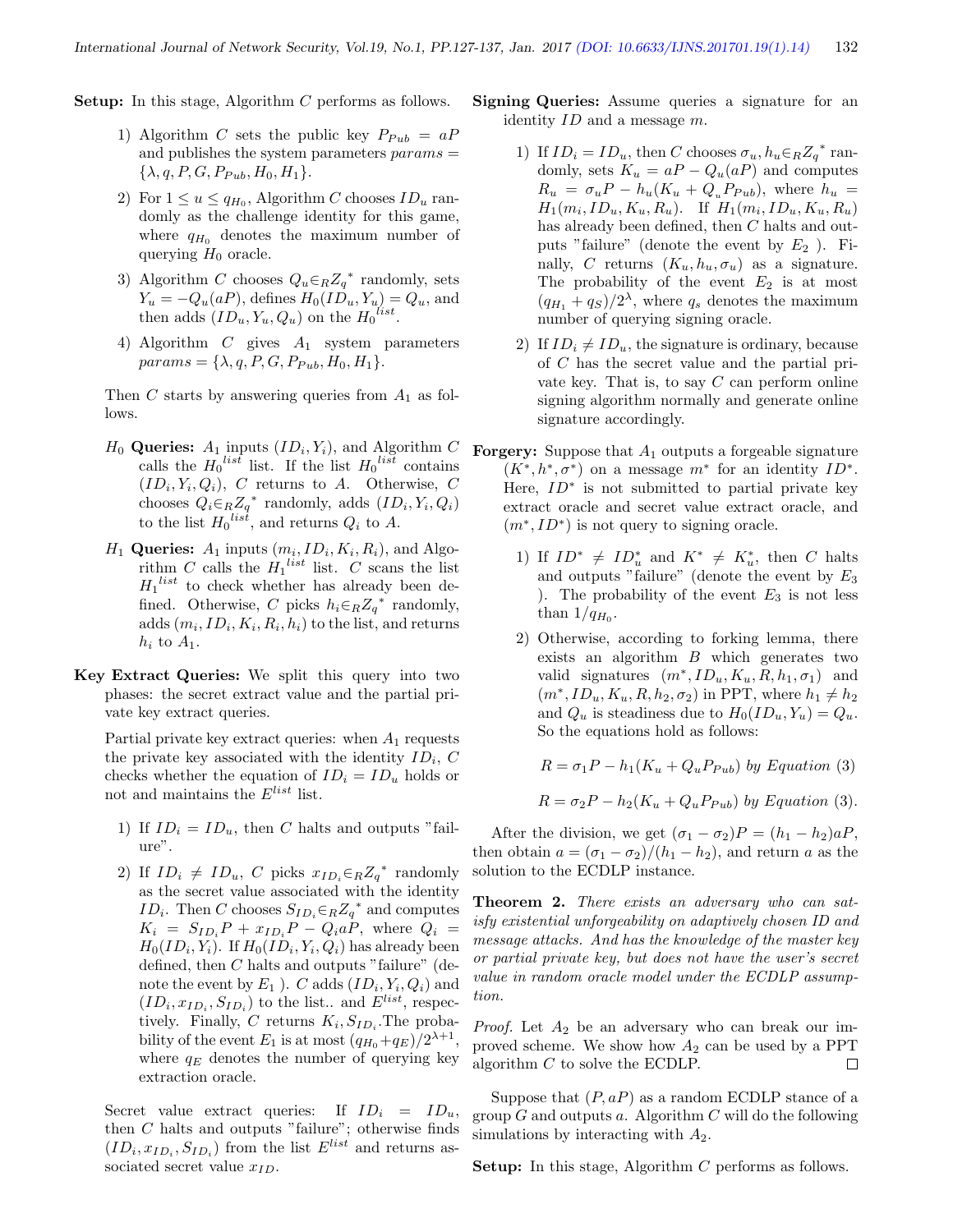- 1) Algorithm C sets the public key  $P_{Pub} = aP$  and publishes the system parameters, params =  $\{\lambda, q, P, G, P_{Pub}, H_0, H_1\}.$
- 2) For  $1 \le u \le q_{H_0}$ , Algorithm C chooses  $ID_u$  randomly as the challenge identity for this game, where  $q_{H_0}$  denotes the maximum number of querying  $H_0$  oracle.
- 3) Algorithm C gives system parameters  $params = {\lambda, q, P, G, P_{Pub}, H_0, H_1}$  and the master key s.

Then  $C$  starts by answering queries from  $A_2$  as follows.

- $H_0$  Queries:  $A_2$  inputs  $(ID_i, Y_i)$ , Algorithm C calls the  $H_0^{list}$  list. If the list  $H_0^{list}$  contains  $(ID_i, Y_i, Q_i), C$  returns  $Q_i$  to A. Otherwise, C chooses  $Q_i \in_R Z_q^*$  randomly, adds  $(ID_i, Y_i, Q_i)$ to the list  $H_0^{list}$  and returns  $Q_i$  to  $A_2$ .
- $H_1$  Queries:  $A_2$  inputs  $(m_i, ID_i, K_i, R_i)$ , and Algorithm C calls the  $H_1^{list}$  list. C scans the list to check whether has already been defined. Otherwise, C picks  $h_i \in_R Z_q^*$  randomly, adds  $(m_i, ID_i, K_i, R_i, h_i)$  to the list  $H_1^{list}$ , and returns  $h_i$  to  $A_2$ .
- Key Extract Queries: We split this query into two phases: the secret value extract and the partial private key extract queries. Since  $A_2$  only knows user's partial private key without knowing the secret key, this phase can leave out the secret value queries.

Partial private key extract queries: when  $A_2$  requests the private key associated with identity  $ID_i$ , C checks whether  $ID_i = ID_u$  holds or not and maintains the  $E^{list}$  list.

- 1) If  $ID_i = ID_u$ , then C sets  $Y_i = aP$ and finds  $(ID_i, Y_i, Q_i)$  from the  $H_0^{list}$  list. C chooses  $k_i \in_R Z_q^*$  randomly and computes  $S_{ID_i} = k_i + sQ_i$ , then adds  $(ID_i, S_{ID_i}, \perp)$  to the list  $(ID_i, S_{ID_i}, k_{i1})$  (  $\perp$  denotes the unknown secret value for  $ID_i$ ). Finally, returns  $S_{ID_i}$ .
- 2) If  $ID_i \neq ID_u$ , C finds  $(ID_i, Y_i, Q_i)$  from the  $H_0^{list}$  list. Then C picks  $k_{i1}, k_{i2} \in_R Z_q^*$  randomly and computes  $S_{ID_i} = k_{i2} + sQ_i$ . Add  $(ID_i, S_{ID_i}, k_{i1})$  to the  $K_i$  list. Finally, C returns  $S_{ID_i}$ .
- **Signing Queries:** Assume  $A_2$  queries a signature for an identity  $ID$  and a message  $m$ .
	- 1) If  $ID_i = ID_u$ , then C chooses  $\sigma_i, h_i \in_R Z_q^*$  randomly, sets  $Y_i = aP$ , and finds  $(ID_i, Y_i, Q_i)$ from the list  $H_0^{list}$ , and further C sets  $K_i =$  $Y_i = aP$  and computes  $R_i = \sigma_i P - h_i (K_i +$  $Q_i P_{Pub}$ , where  $h_i = H_1(m_i, ID_i, K_i, R_i)$ . If  $H_1(m_i, ID_i, K_i, R_i)$  has already been defined, then C halts and outputs "failure" (denote the

event by  $E_2$ ). Finally, C returns  $(K_i, h_i, \sigma_i)$ as an online signature. The probability of the event  $E_2$  is at most  $(q_{H_1} + q_S)/2^{\lambda}$ , where  $q_S$  denotes the maximum number of querying signing oracle.

- 2) If  $ID_i \neq ID_u$ , the signature is ordinary, because of C has the secret value and the partial private key. That's to say C can perform online signing algorithm normally and generate online signature accordingly.
- **Forgery:** Suppose that  $A_2$  outputs a forgeable signature  $(K^*, h^*, \sigma^*)$  on a message  $m^*$  for an identity  $ID^*$ . Here,  $ID^*$  is not submitted to secret value extract oracle, and  $(m^*, ID^*)$  is not query to signing oracle.
	- 1) If  $ID^* \neq ID_u^*$  and  $K^* \neq K_u^*$ , then C halts and outputs "failure" (denote the event by  $E_3$ ). The probability of the event  $E_3$  is not less than  $1/q_{H_0}$ .
	- 2) Otherwise, according to forking lemma, there exists an algorithm  $B$  generates two valid signatures  $(m^*, ID_u, K_u, R, h_1, \sigma_1)$  and  $(m^*, ID_u, K_u, R, h_2, \sigma_2)$  in PPT, where  $h_1 \neq h_2$ and  $Y' = K'P$  is steadiness. So the equations hold as follows:

$$
R = \sigma_1 P - h_1(K_u + Q_u P_{Pub}) \text{ by Equation (3)}
$$

 $R = \sigma_2 P - h_2(K_u + Q_u P_{Pub} )$  by Equation (3).

After the division, we get  $(\sigma_1 - \sigma_2)P = (h_1 - h_2)(a +$  $sQ_u$ )P, then obtain  $a = (\sigma_1 - \sigma_2)/(h_1 - h_2) - sQ_u$ , and return a as the solution to the ECDLP instance.

Theorem 3. If PKG simulates a legitimate user to forge the signature, who has the knowledge of the user's secret value and the partial private key (the secret value is not real, which represents an alternative), then we can prove to the intercessor that PKG mentioned above is dishonest.

Proof. According to the Theorem 1 and Theorem 2, our scheme is unforgeable for the honest PKG or the negative dishonest PKG. We split this process into two steps: to forge private key and sign message.  $\Box$ 

1) Forge Private Key.

Assume that  $ID$  as user's identity and  $(x_{ID}, S_{ID})$  as the private key. Then PKG simulates the user to sign messages by two ways:

- a. Knowing the user's secret value  $x_{ID}$ ;
- b. Replacing the user's secret value  $x_{ID}$ . However, the user chooses  $x_{ID}$  randomly and thus it is impossible for PKG to get  $x_{ID}$ .

Thus, PKG only chooses to replace the user's secret value  $x_{ID}$  and generates another private key. The details steps as follows: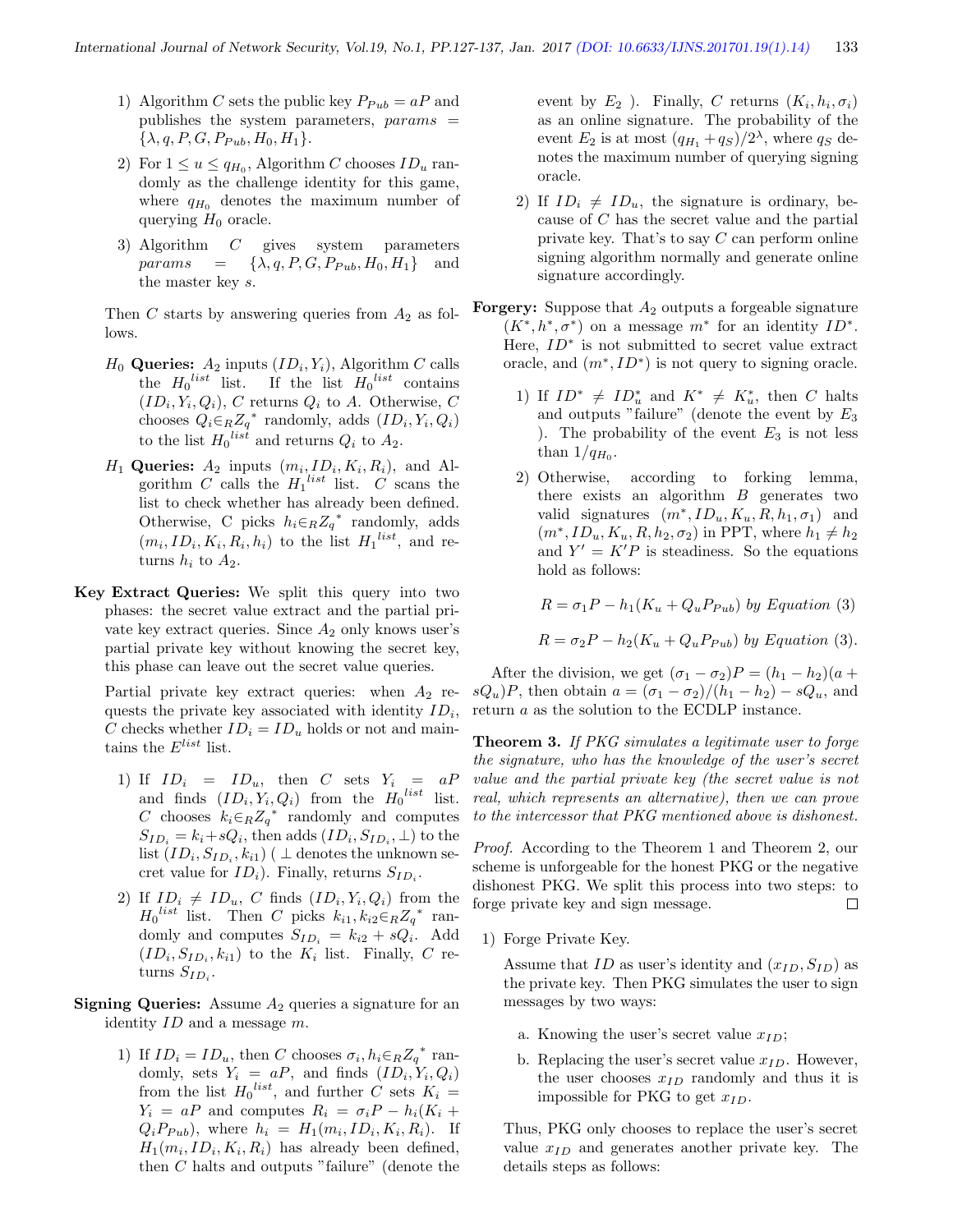| <b>Notions</b> | Definitions                                                                                                      |
|----------------|------------------------------------------------------------------------------------------------------------------|
| $T_M$          | Time required for executing a modular multiplication operation.                                                  |
| $T_{ZM}$       | Time required for executing a multiplication operation in $Z_{\sigma}^*$ .                                       |
| $T_{GM}$       | Time required for executing a multiplication operation in group.                                                 |
| $T_{GE}$       | Time required for executing an exponentiation operation in group.                                                |
| $T_H$          | Time required for executing a hash operation.                                                                    |
| $T_E\,$        | Time required for executing a modular exponentiation operation, $T_E \approx 240 T_M$ .                          |
| $T_P$          | Time required for executing a bilinear pairing operation, $T_P \approx 87T_M$ .                                  |
| $T_{PE}$       | Time required for executing an pairing-based exponentiation operation, $T_{PE} \approx 43.5 T_M$ .               |
| $T_{PM}$       | Time required for executing an elliptic curve scalar point multiplication operation, $T_{PM} \approx 29T_M$ .    |
| $T_{MTP}$      | Time required for executing a hash function operation, $T_{MTP} \approx T_{PM} \approx 29T_M$ .                  |
| $T_{PA}$       | Time required for executing a point addition operation of two elliptic curve points, $T_{PA} \approx 0.12 T_M$ . |

Table 1: Notions and definitions of time complexities

- a. PKG chooses  $x_{ID}$  to replace the user's secret value (the probability of  $x_{ID'} = x_{ID}$  can  $S_{ID'} =$  $k' + sQ_{ID'}(\bmod q)$  be ignored).
- b. PKG picks  $k' \in RZ_q^*$  randomly and computes  $Y' = k'P$  and  $S'_{ID} = k' + sQ'_{ID} \pmod{q}$ , where  $Q_{ID'} = H_0(ID, Y')$ . Assume that  $Y', S'_{ID}$  satisfy the Equation (2), then it outputs the private key  $(x'_{ID}, S'_{ID})$ .
- 2) Sign Message.

After PKG forging the user's private key  $(x_{ID'}, S_{ID'})$ , he starts to perform signing algorithm.  $(k', h', \sigma')$  denotes the signature on a message  $m$  for the user. The user can execute signing algorithm twice to prove whether  $(k', h', \sigma')$  is forged by PKG or an adversary colluded with PKG. Suppose that the user generates two signatures  $(K, h_1, \sigma_1)$  and  $(K, h_2, \sigma_2)$ , and submits  $(K, h_1, \sigma_1)$ and  $(K, h_2, \sigma_2)$  to the intercessor TA.

But here  $K' \neq K$ . If PKG wants to make  $K' = K$ , then PKG needs to hold the equation  $(k' + x'_{ID})P =$  $(k+x_{ID})P$ . Further PKG requires to know the value  $Y' = (k + x_{ID} - x'_{ID})P = k'P$ , but PKG does not know  $x_{ID}$ . According to the ECDLP, PKG can't obtain k,  $Q_{ID}$  and  $S_{ID}$ , so  $K' \neq K$ .

If three signatures above are valid, then  $K$  in  $(K, h_1, \sigma_1)$  and  $(K, h_2, \sigma_2)$  is same. We get  $K' \neq K$ in  $(K', h', \sigma')$ , so  $(K', h', \sigma')$  must be forged by PKG or an adversary colluded with PKG.

In summary, the Theorem 1 and Theorem 2 can make our scheme unforgeable for the honest PKG or the negative dishonest PKG. Only PKG knows the master key s, and thus only PKG can replace the user's secret value to generate another private key  $(x'_{ID}, S'_{ID})$ . According to the above, PKG can not make  $K' = K$ , so we can prove whether PKG is honest or not by checking the equation  $K' = K$  or not.

### 6 Performance Evaluation

In this section, we evaluated the performance of our scheme and gave a detailed comparison with other schemes proposed in the literatures [9, 13, 18, 19, 26, 27, 28] proposed in the literature. To estimate the operating overhead, we define the notations in Table 1. Please note that the time of other light operations is ignored in the comparisons (e.g., addition operation in  $Z_q^*$ ), since it is relatively smaller.

In most online/offline signatures, the main computational costs are shifted to the offline phase, so the efficiency is dependent on the online and verification phase. The comparisons of our scheme with other online/offline schemes [9, 13, 18, 19, 26, 27, 28] are listed in Table 2. It is obvious that our scheme does not require any bilinear pairing and MTP hush function operations. Therefore, it is more efficient than these schemes [9, 13, 18, 24, 28] in terms of computational costs in the online signing, and also more efficient than other schemes [9, 13, 18, 19, 26, 27, 28] in terms of computational costs in the verification.

In Table  $3<sup>1</sup>$ , the comparisons for different aspects between our scheme and other related schemes are summarized. This table shows that our scheme supports all these good attributes, but the schemes proposed in [9, 13, 18, 19, 26, 27, 28] do not.

To sum up, our identity-based online/offline signature scheme enjoys the following good advantages: (1) No bilinear pairing and probabilistic MTP function, (2) Low computation costs, (3) No key escrow problem, (4) Key confirmation, (5) Provable security under the random oracle model against adaptive chosen ID and message attacks, and (6) supports traceability.

<sup>&</sup>lt;sup>1</sup>Note:  $A_1$ , -based cryptosystem;  $A_2$ , Hardness problems;  $A_3$ , Random oracle; A4, No bilinear pairing and MTP hash function;  $A_5$ , Low computational costs;  $A_6$ , No key escrow problem;  $A_7$ , Key confirmation;  $A_8$ , Provable security;  $A_9$ , Traceability; IBC, Identity-Based Cryptosystem; CLC, Certificateless Cryptosystem; CDHP, Computation Diffie-Hellman Problem; GDH, Gap Diffie-Hellman Problem; IFP, Integer Factorization Problem; ECDLP, Elliptic Curve Discrete Logarithm Problem.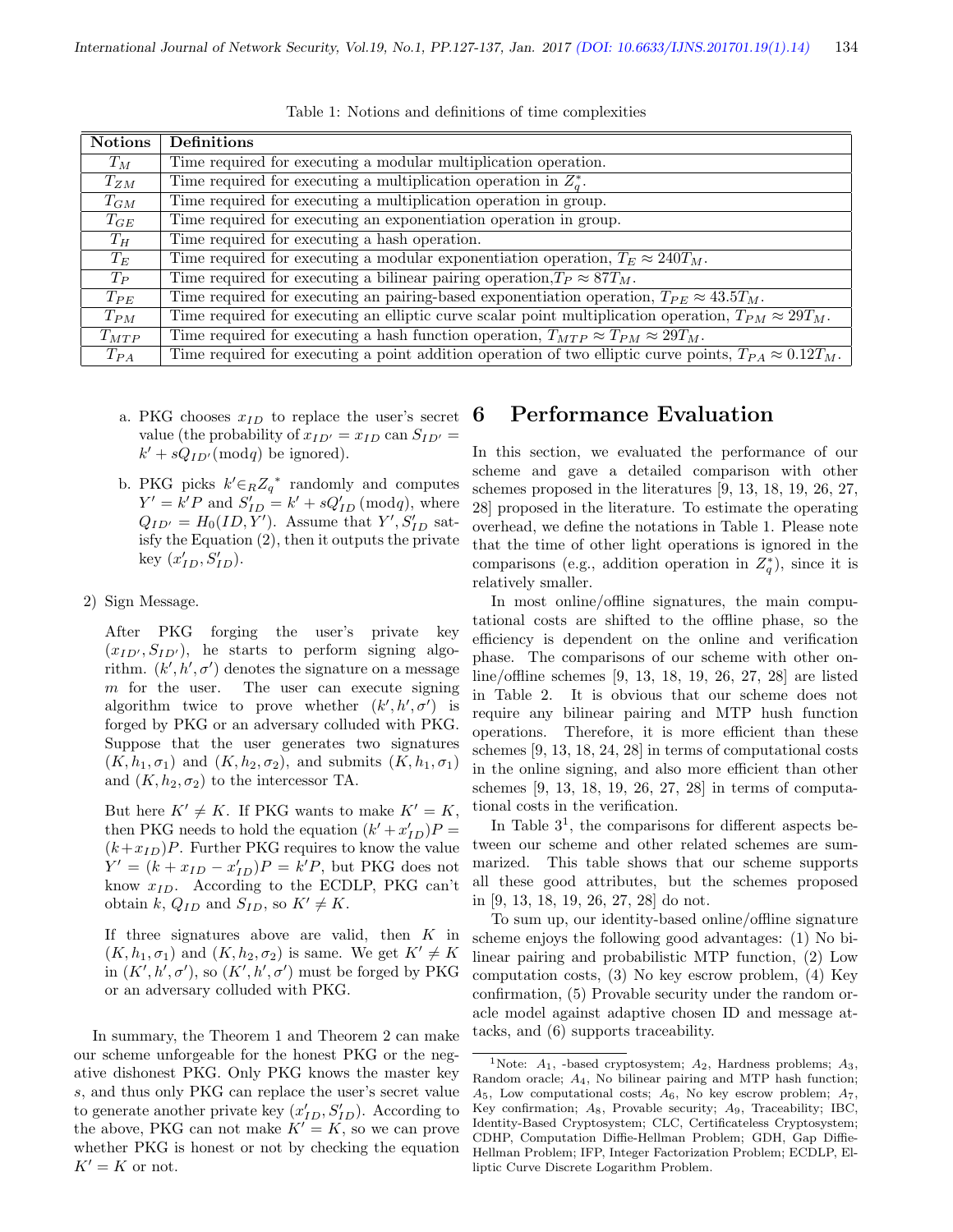| <b>Schemes</b>                    | The online signing phase                                         | The verification phase                                                                    | The total computational cost                      |  |  |
|-----------------------------------|------------------------------------------------------------------|-------------------------------------------------------------------------------------------|---------------------------------------------------|--|--|
| $Xu$ et al. [27]                  | $1T_{ZM}+1T_H$                                                   | $2T_{PM} + 2T_P + 1T_{MTP}$<br>$+1T_{PA}+1T_{H}$<br>$\approx 261.12T_M + 1T_H$            | $\approx 261.12T_M + 1T_{ZM} + 2T_H$              |  |  |
| Xu et al. $[26]$                  | $1T_{ZM}+1T_H$                                                   | $2T_{PM} + 2T_P + 1T_{MTP}$<br>$+2T_{PA} + 1T_{H}$<br>$\approx 261.24 T_M + 1 T_H$        | $\approx 261.24T_M + 1T_{ZM} + 2T_H$              |  |  |
| Ge et al. $[9]$                   | $2T_E + 2T_M + 1T_H$<br>$\approx 482T_M+1T_H$                    | $4T_E + 2T_M + 4T_{GM} + 3T_H$<br>$\approx 962T_M + 4T_{GM} + 3T_H$                       | $\approx 1444T_M + 4T_{GM} + 4T_H$                |  |  |
| <i>Wu et al.</i> $[25]$           | $1T_{ZM} + 1T_H$                                                 | $2T_{PM} + 2T_P + 1T_{MTP}$<br>$+2T_{PA}+1T_{H}$<br>$\approx 261.24T_M + 1T_H$            | $\approx 261.24T_M + 1T_{ZM} + 2T_H$              |  |  |
| Ming et al. $[28]$                | $2T_{ZM}+1T_H$                                                   | $3T_{PM} + 2T_P + 1T_{MTP}$<br>$+1T_{PA} + 2T_{H}$<br>$\approx 290.12T_M + 2T_H$          | $\approx 290.12T_M + 2T_{ZM} + 3T_H$              |  |  |
| Selvi et al. $[18]$               | $2T_{ZM}+2T_H$                                                   | $3T_{GM} + 4T_{GE} + 4T_H$                                                                | $\approx 3T_{GM}+3T_{GE}$<br>$+2T_{ZM}+6T_{H}$    |  |  |
| Selvi et al. $\langle 19 \rangle$ | $1T_{ZM}+1T_H$                                                   | $6T_{PM} + 4T_{PA} + 4T_P$<br>$+3T_{MTP}+2T_{ZM}+3T_{H}$<br>$\approx 609.48T_M + 2T_{ZM}$ | $\approx 609.48T_M + 3T_{ZM} + 4T_H$              |  |  |
| <i>Wang et al.</i> $[24]$         | $(n-1)T_{ZM}$                                                    | $3T_E + 2T_{ZM}$<br>$\approx 720T_M + 2T_{ZM}$                                            | $\approx 720T_M + (n+1)T_{ZM}$                    |  |  |
| Kar et al. $\langle 13 \rangle$   | $2T_{PM} + 2nT_{ZM} + 1T_H$<br>$\approx 58T_M + 2nT_{ZM} + 1T_H$ | $3T_P + 1T_{PE} + 1T_{GM}$<br>$+1T_{MTP}+1T_H$<br>$\approx 304.5T_M + 1T_{GM}$            | $\approx 362.62T_M + 1T_{GM}$<br>$+2nT_{ZM}+2T_H$ |  |  |
| Beak et al. $[4]$                 | $(n-1)T_{ZM}+1T_{GE}$<br>$+1T_{H}+1T_{M}$                        | $3T_{GE} + 3T_{GM} + 1T_H$                                                                | $(n-1)T_{ZM} + 4T_{GE} + 3T_{GM}$<br>$+2T_H$      |  |  |
| Abinav et al. $[1]$               | $1T_{ZM}+1T_H$                                                   | $6T_{PM} + 4T_{PA} + 3T_H$<br>$+1T_{MTP}$                                                 | $\approx 203.48T_M+4T_H+1T_{ZM}$                  |  |  |
| Aboud et al. $[2]$                | $(n-1)T_{ZM} + 1T_H + 1T_M$                                      | $\overline{3T_P} + 1T_{PE} + 1T_{GM}$<br>$+1T_{MTP}+1T_H$<br>$\approx 304.5T_M + 1T_{GM}$ | $\approx 3T_{GE} + (n+1)T_{ZM}$<br>$+2T_H+1T_M$   |  |  |
| Our Scheme                        | $1T_{ZM} + 1T_H$                                                 | $3T_{GE} + 2T_{ZM} + 1T_H + 1T_M$                                                         | $\approx 87.24T_M + 1T_{ZM} + 3T_H$               |  |  |

Table 2: Computational cost comparison of the proposed scheme with others

Table 3: Comparisons of the proposed scheme with the existing schemes for different attributes

| <b>Schemes</b>          | A <sub>1</sub> | A <sub>2</sub> | $A_3$          | $A_4$          | $A_5$    | $A_6$                | $A_7$                | $A_8$          | $A_9$          |
|-------------------------|----------------|----------------|----------------|----------------|----------|----------------------|----------------------|----------------|----------------|
| $Xu$ et al. $ 27 $      | IBC            | <b>CDHP</b>    | Yes            | No             | No       | No                   | No                   | No             | N <sub>o</sub> |
| <i>Xu et al.</i> [26]   | <b>IBC</b>     | <b>CDHP</b>    | Yes            | N <sub>0</sub> | No       | No                   | No                   | No             | No             |
| Ge et al. $ 9 $         | CLC            | <b>ECDLP</b>   | Yes            | Yes            | No       | $\operatorname{Yes}$ | $\operatorname{Yes}$ | Yes            | N <sub>o</sub> |
| <i>Wu et al.</i> $ 25 $ | IBC            | <b>CDHP</b>    | Yes            | N <sub>0</sub> | No       | No                   | No                   | Yes            | No             |
| Ming et al. $ 28 $      | IBC            | <b>CDHP</b>    | Yes            | No             | No       | No                   | No                   | Yes            | N <sub>o</sub> |
| Selvi et al. [18]       | CLC            | GDHP           | N <sub>0</sub> | Yes            | $\rm No$ | $\operatorname{Yes}$ | Yes                  | N <sub>o</sub> | N <sub>o</sub> |
| Selvi et al. [19]       | CLC            | <b>GDHP</b>    | Yes            | No             | No       | Yes                  | Yes                  | Yes            | N <sub>o</sub> |
| Wang et al. $ 24 $      | IBC            | <b>IFP</b>     | No             | Yes            | No       | No                   | No                   | No             | No             |
| <i>Kar et al.</i> [13]  | <b>IBC</b>     | <b>CDHP</b>    | Yes            | No             | No       | No                   | No                   | Yes            | No             |
| Beak et al. $ 4 $       | <b>IBC</b>     | <b>ECDLP</b>   | Yes            | Yes            | No       | No                   | Yes                  | Yes            | No             |
| Abinav et al. [1]       | CLC            | <b>CDH</b>     | $_{\rm Yes}$   | N <sub>0</sub> | No       | $\operatorname{Yes}$ | $\operatorname{Yes}$ | Yes            | N <sub>o</sub> |
| Aboud et al. $ 2 $      | IBC            | <b>ECDLP</b>   | Yes            | Yes            | No       | $\operatorname{Yes}$ | $\operatorname{Yes}$ | Yes            | No             |
| Our Scheme              | <b>IBC</b>     | <b>ECDLP</b>   | Yes            | Yes            | Yes      | Yes                  | Yes                  | $_{\rm Yes}$   | Yes            |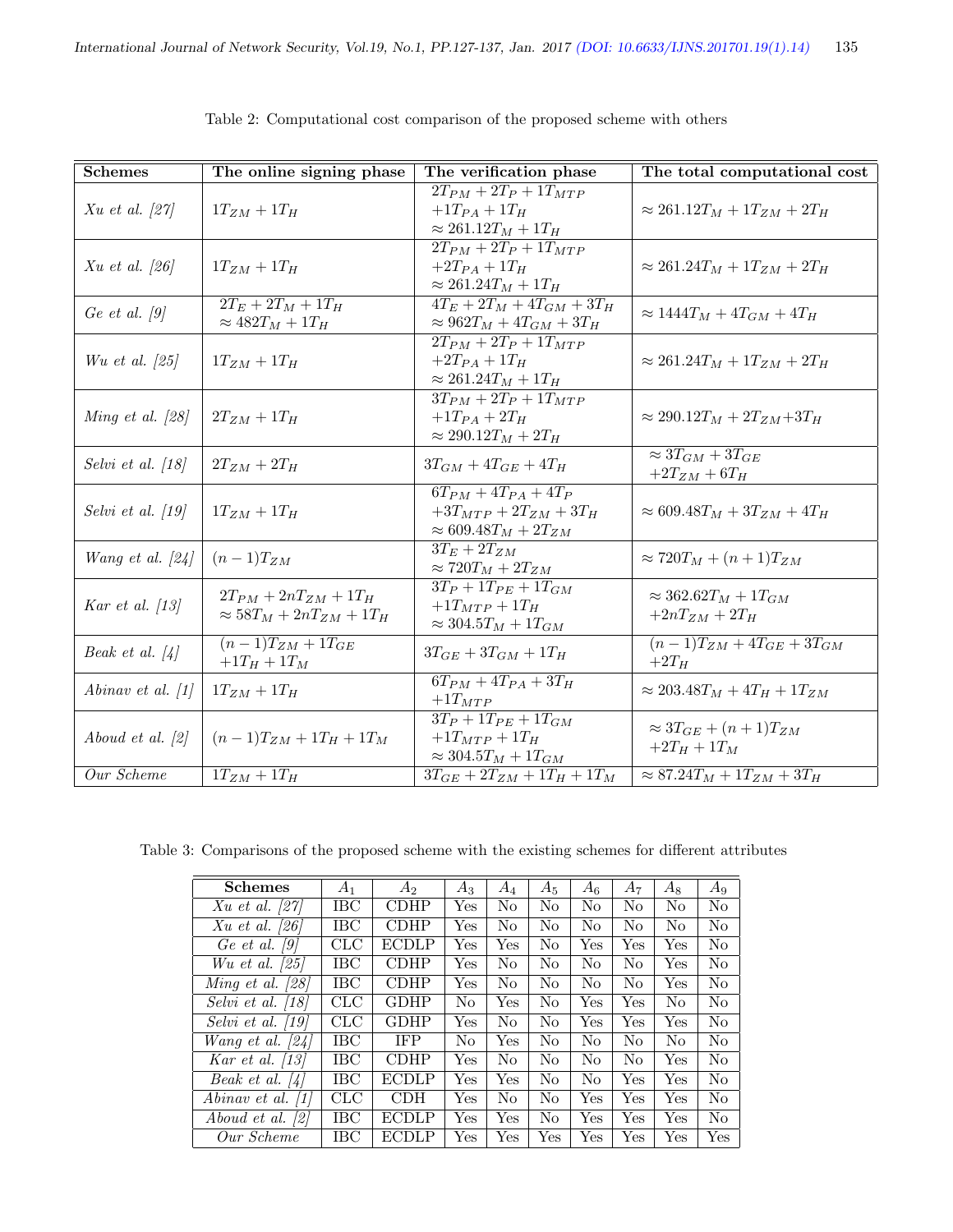## 7 Conclusion

ID-based online/offline signature scheme is a combination of IBC and online/offline signature. It has the following advantages: (1) eliminating the costly certificate verification process and the storage of the length certificate, (2) producing some computation results in the offline phase which is stored in advance and later used when the message to be signed is known, such that a valid signature can be generated quickly in the online phase. In this paper, we designed an bilinear paring and MTP functionfree identity-based online/offline signature scheme without employing complex bilinear paring and MTP function, which was proven to satisfy the existential unforgeablility against adaptively chosen message and ID attacks in the random oracle under the ECDLP assumption. Our proposed scheme is computationally more efficient than other related signature schemes. Especially, our scheme provides Key confirmation and Traceability. Next, applying the proposed scheme in some resource-constrained environments is our future work.

# Acknowledgments

This work was supported by National Natural Science Foundation of China (Nos 61173187, 11301002 and 61572001), Natural Science Foundation of Anhui Province (No 1408085QF107), the 211 Project of Anhui University (Nos 33190187 and 17110099), and the Educational Commission of Anhui Province, China (KJ2015A326).

## References

- [1] K. Abinav, S. Badrinarayanan, C. P. Rangan, S. S. D. Selvi, S. S. Vivek, and V. K. Pradhan, "A revocable online-offline certificateless signature scheme without pairing," IACR Cryptology ePrint Archive, vol. 2013, pp. 758, 2013.
- [2] S. J. Aboud, "Secure online-offline identity-typed signature scheme," International Journal of Scientific Research and Management Studies, vol. 1, pp. 2349– 3371, 2015.
- [3] S. S. Al-Riyami and K. G. Paterson, "Certificateless public key cryptography," in Advances in cryptology (ASIACRYPT'03), pp. 452–473, 2003.
- [4] J. Baek, Y. J. Byon, E. Hableel, and M. Al-Qutayri, "An authentication framework for automatic dependent surveillance-broadcast based on online/offline identity-based signature," in 2013 Eighth International Conference on P2P, Parallel, Grid, Cloud and Internet Computing (3PGCIC'13), pp. 358–363, 2013.
- [5] D. Boneh and M. Franklin, "Identity-based encryption from the weil pairing," in Advances in Cryptol $oqy$  (CRYPTO'01), pp. 213–229, 2001.
- [6] X. Chen, F. Zhang, W. Susilo, and Y. Mu, "Efficient generic on-line/off-line signatures without key

exposure," in Applied Cryptography and Network Security, pp. 18–30, 2007.

- [7] Y. Desmedt and J. J. Quisquater, "Public-key systems based on the difficulty of tampering (is there a difference between DES and RSA)," in Advances in Cryptology (CRYPTO'86), pp. 111–117, 1986.
- [8] S. Even, O. Goldreich, and S. Micali, "Online/offline digital signatures," in Advances in Cryptology (CRYPTO'90), pp. 263–375, 1990.
- [9] A. Ge, S. Chen, and X. Huang, "A concrete certificateless signature scheme without pairings," in MInternational Conference on ultimedia Information Networking and Security (MINES'09), vol. 2, pp. 374–377, 2009.
- [10] M. C. Gorantla and A. Saxena, "An efficient certificateless signature scheme,". in Computational Intelligence and Security, pp. 110–116. 2005.
- [11] S. K. H. Islam and G. P. Biswas, "A pairing-free identity-based authenticated group key agreement protocol for imbalanced mobile networks," Annals of Telecommunications, vol. 67, no. 11-12, pp. 547–558, 2012.
- [12] S. K. H. Islam and G. P. Biswas, "Provably secure and pairing-free certificateless digital signature scheme using elliptic curve cryptography," International Journal of Computer Mathematics, vol. 90, no. 11, pp. 2244–2258, 2013.
- [13] J. Kar, "Provably secure online/off-line identitybased signature scheme for wireless sensor network," International Journal of Network Security, vol. 16, no. 1, pp. 29–39, 2014.
- [14] A. V. N. Krishna, A. H. Narayana, K. M. Vani, "Window method based cubic spline curve public key cryptography," International Journal of Electronics and Information Engineering, vol. 4, no. 2, pp. 94– 102, 2016.
- [15] X. X. Li, K. F. Chen, and L. Sun, "Certificateless signature and proxy signature schemes from bilinear pairings," Lithuanian Mathematical Journal, vol. 45, no. 1, pp. 76–83, 2005.
- [16] U. M. Maurer and Y. Yacobi, "Non-interactive public-key cryptography," in Advances in Cryptology  $(EUROCRYPT'91)$ , pp. 498–507, Springer, 1991.
- [17] D. Pointcheval and J. Stern, "Security arguments for digital signatures and blind signatures," Journal of Cryptology, vol. 13, no. 3, pp. 361–396, 2000.
- [18] S. S. D. Selvi, S. S. Vivek, V. K. Pradhan, and C. P. Rangan, "Efficient certificateless online/offline signature," Journal of Internet Services and Information Security, vol. 2, no. 3/4, pp. 77–92, 2012.
- [19] S. S. D. Selvi, S. S. Vivek, V. K. Pradhan, and C. P. Rangan, "Efficient certificateless online/offline signature with tight security," Journal of Internet Services and Information Security, vol. 1, no.  $1/2$ , pp. 115– 137, 2013.
- [20] A. Shamir, "Identity-based cryptosystems and signature schemes," in Advances in Cryptology, pp. 47–53, Springer, 1984.